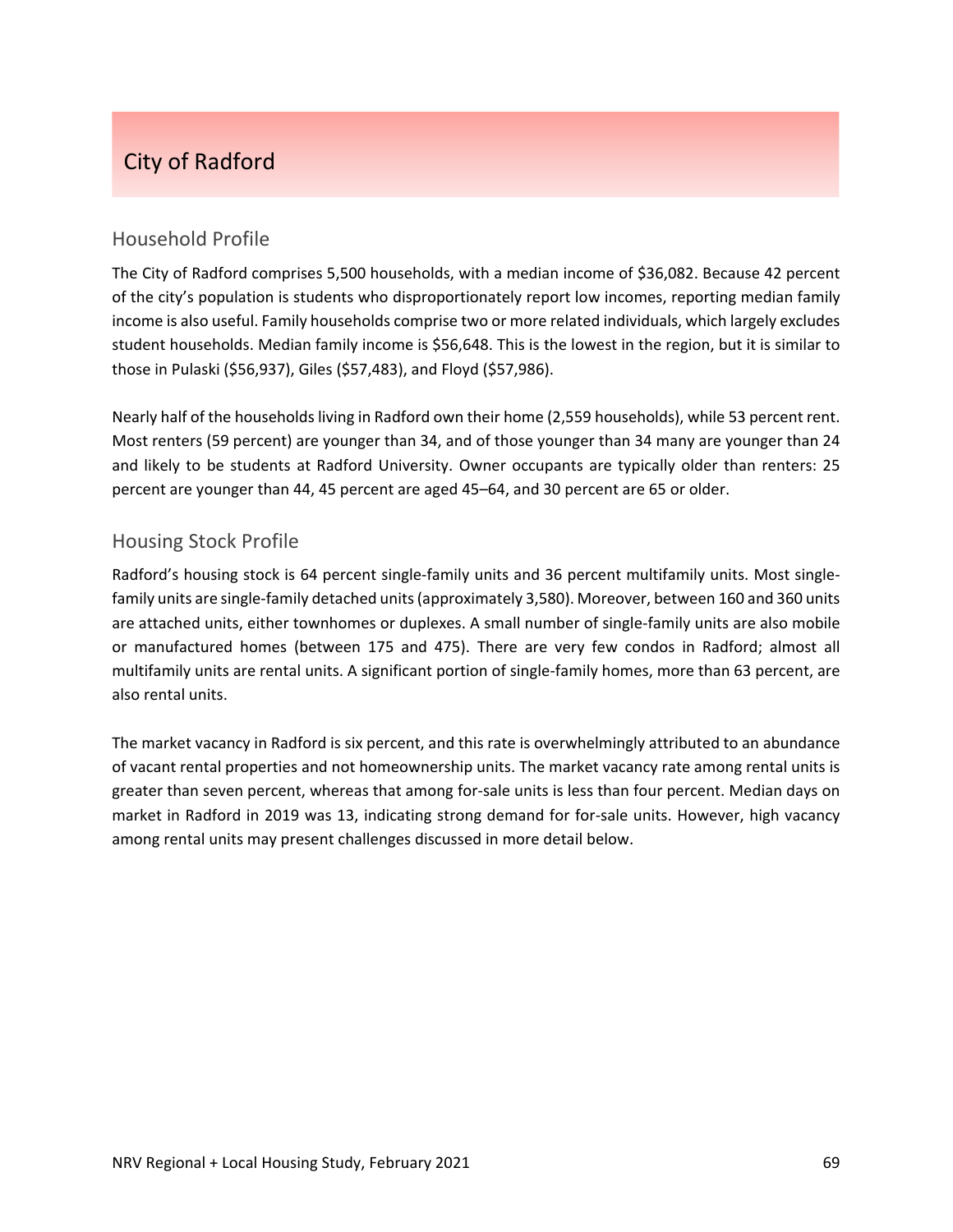

Since January 2020, Radford has permitted 23 single family units and 1 duplex. As of the writing of this report, the city expects an additional 12 permits to be issued for single-family detached and 20 singlefamily attached units. These units are likely to be absorbed quickly based on regional demand for single‐ family ownership opportunities.

Like Giles, Radford has a relatively older existing housing stock with many units built during 1950–1969 and relatively few units built since 1990. Therefore, a large portion of the Radford stock should have been upgraded in the past 50 years. The city expressed concerns about housing conditions and sponsored a housing condition field survey to expand on this study. High-level findings are included here, and a detailed analysis will be provided in a forthcoming report.



\*The estimate of homes built in Radford 2010 or later is not reliable. As few as 36 homes and as many as 202 may have been built 2010‐2017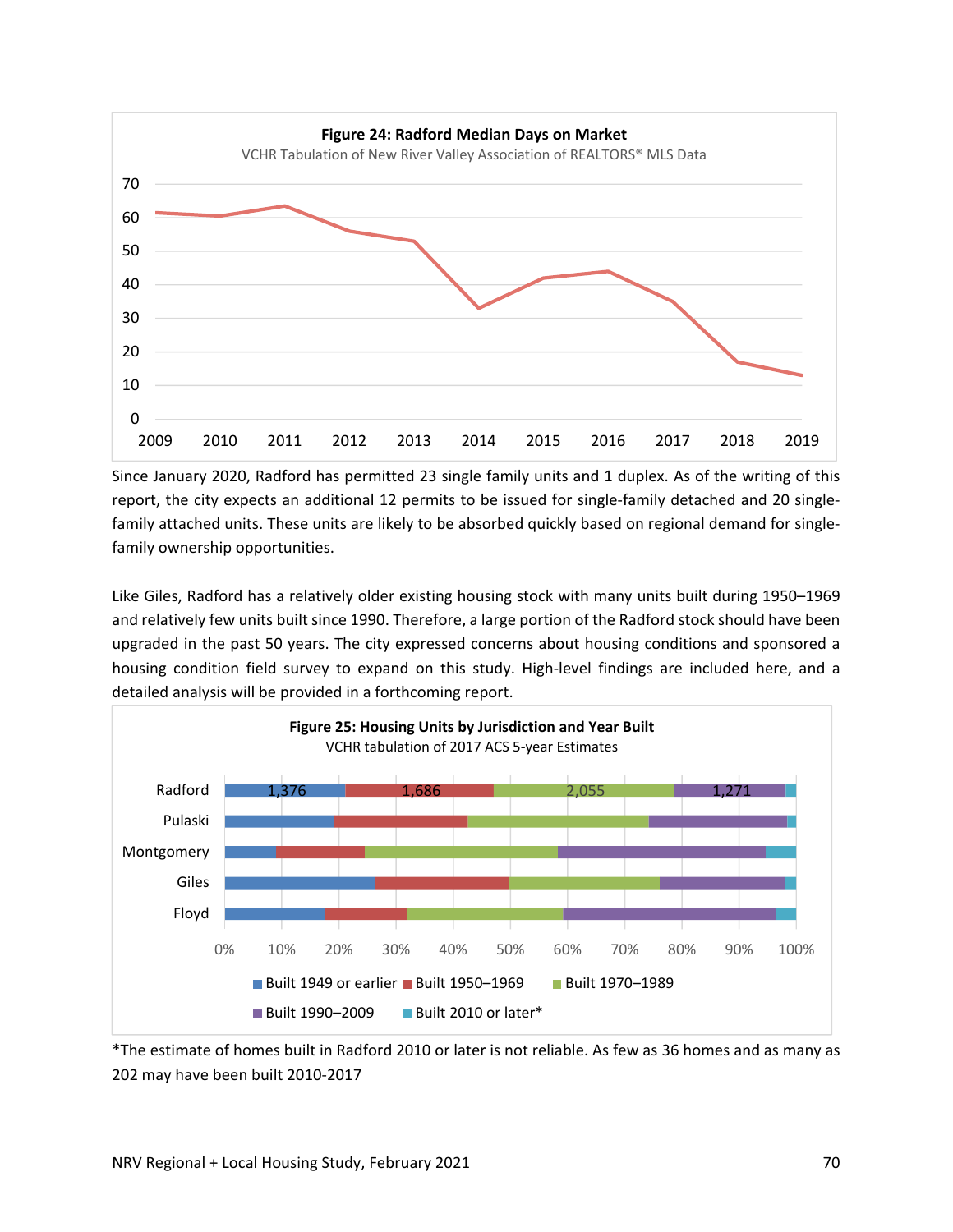#### Condition Survey

VCHR, NRVRC, and Virginia Tech student and faculty volunteers evaluated 3,191 residential exteriors of single-family and multifamily units on a 5-point scale to determine the approximate condition of homes throughout Radford. Property condition scores reflect the level of investment in major areas of each home, including the porch, roof, siding, landscaping, and entryway of the surveyed property. Seventy‐six percent of units received a score of 2 or 3, indicating that these homes were at average or above-average condition. Approximately 330 houses were in troubled condition, receiving scores of 4 or 5. High concentrations of troubled properties existed in a few neighborhoods, with the rest distributed in the residential areas of the city.

The study team observed 30 dilapidated single‐family residential structures in the city, each requiring significant rehabilitation to stabilize and make habitable (though not necessarily marketable). Another 300 distressed homes are in poor but not uninhabitable conditions. These will trend toward complete distress, creating a large inventory of blight that will have negative consequences for the city. To prevent these properties from further degradation and to inoculate nearby properties against decline, strategically factoring in the location of these worsening, at-risk properties is critical.

In that context, VCHR will identify average quality single‐family homes close to these distressed properties. Proximity to blight reduces property values and undermines the city's long-term fiscal strength; therefore, paying attention to these sites is strategically important. Curing distressed properties near healthy ones should be prioritized. Improving a 4‐score property to a 3‐score condition is easier than mitigating the distress once a property degrades to a 5. Intervention may also help preserve a sizable volume of affordable stock in a mixed‐income market.



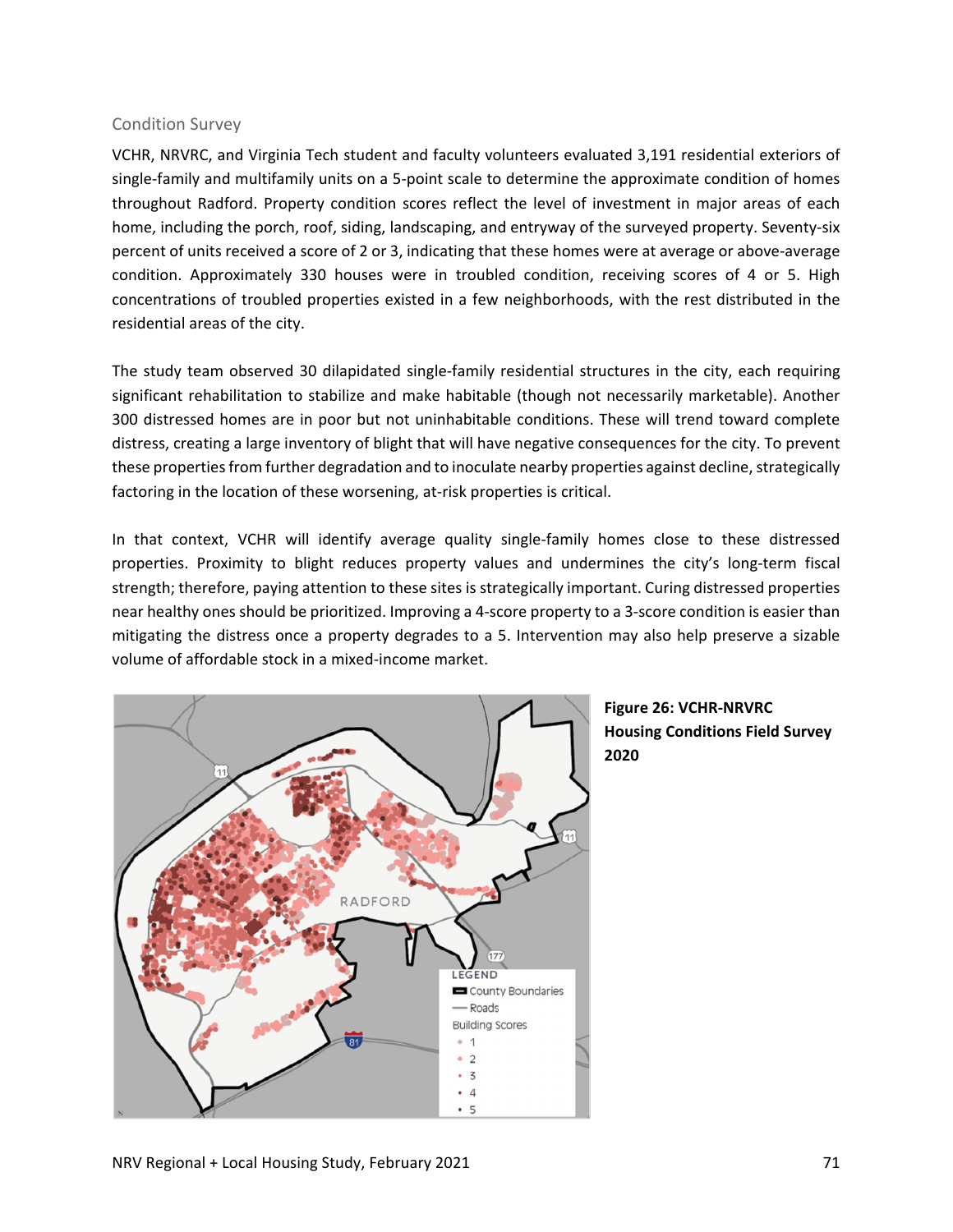## Housing Need

This section highlights the most prominent housing challenges and opportunities, but is not exhaustive. Many challenges discussed this local profile are not limited to Radford and influence communities throughout the region. As such, many of the opportunities and strategies are addressed by regional and partnership approaches. The Local, Partnership and Regional Strategies (separate document) detail opportunities and actions each jurisdiction can undertake to promote the health of our region's housing market and submarkets.

### Challenges

Radford faces housing condition challenges related to deferred maintenance and upgrades. Stagnant or decreasing incomes combined with concerns about resale may have discouraged owners from investing in their property. However, the market has strengthened since the recession: prices have been increasing and days on market have been steadily decreasing. The market strength may encourage owners to invest in their property to achieve higher sales prices, and the city can support their investments by addressing troubled properties, continuing community development efforts, and offering incentives for further investment. The opportunity and strategy sections include more details.

Radford also has challenges related to multifamily rental housing. With a relatively high vacancy rate, renters have choices and gravitate to units and complexes that meet their needs. Competition in the market encourages owners and managers to invest in their properties; however, potentially high vacancies may make complexes less viable and begin to deteriorate. A potential decrease in student demand will drive the need for inspections, code enforcement, and incentives for reinvestment for new populations.

## Opportunities

Although some properties across the city are in poor condition (and these are concentrated in some areas), most of Radford's housing is in good condition and is very well maintained. Many neighborhoods have homes that are in excellent condition and are extremely desirable. Incentives for improvements that increase value provide the city an opportunity to protect and increase the number of high-value, strongly demanded neighborhoods.

Radford is relatively walkable and densely populated relative to many other communities in the NRV. This context corresponds to shifting housing preference for conveniently located, close-knit, walkable communities near amenities such as retail and recreation. The city must continue to cultivate non-student focused community amenities to attract non-student households that can support multifamily development. More families and workers frequenting establishments downtown is imperative, so adding desirable housing (multi‐family or single family) near downtown, and encouraging owner occupancy in nearby single‐family neighborhoods and ensuring walkable connections between residences and amenities are opportunities that allow Radford to take advantage of overall demand for the region.